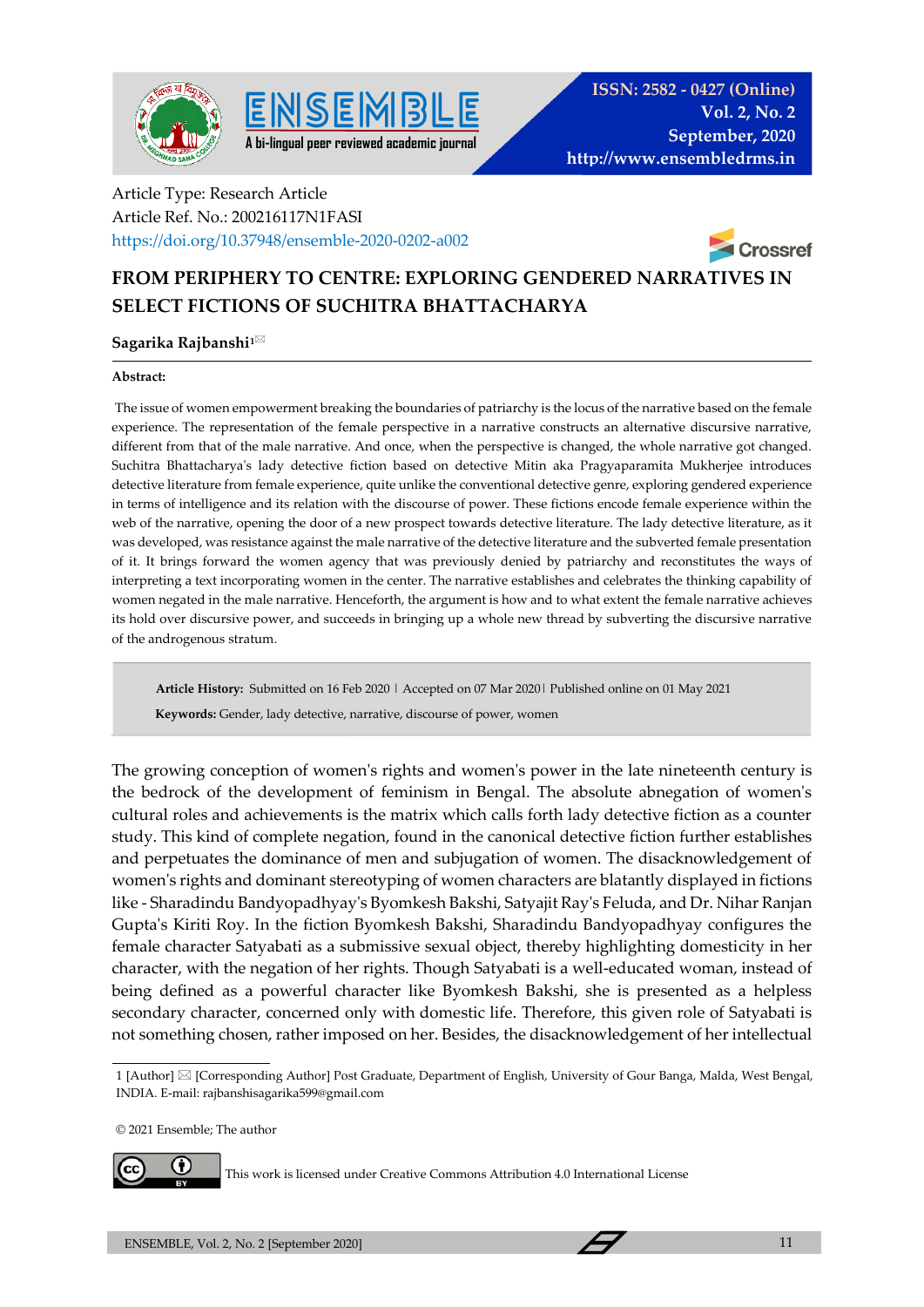identity in helping Byomkesh Bakshi in solving cases heightens this deliberate injustice done to women. In Satyajit Ray's 'Feluda' series, there is an absolute absence of women characters in major roles, except for a few minor characters encountered during some investigations. Either their entities are as admirers of Feluda, or as damsels in distress. The dominant configuration of women as someone fragile, helpless, easily perturbed by problems, and unremittingly dependent on their male peers to save them ascertain the discrimination. Dr. Nihar Ranjan Gupta's Kiriti Roy is no exception to this patriarchal detective fiction. The ingrained male instinct in giving women characters limited vocabulary and characteristics of the oppressed establishes this derogatory stereotyping succinctly. The character Krishna, wife of Kiriti Roy is discriminated like the character Satyabati with her insignificant appearances. This deliberate scheme to give the limelight to the male characters is part of the operating matrix, against which lady detective fiction was developed. Although at that time lady detective fiction grew as resistance against male detective fiction, it was only a guide to women about how to escape from a dangerous situation if they encounter a criminal or a venturesome situation. Prabhabati Devi Saraswati- the first writer of lady detective fiction in Bengali- her '*Krishna Series*' is an evident example of it. However, as they tried to experience this subgenre that was thoroughly possessed by male writers, the writers of female detective fiction were unable to break through it, as it eventually led to patriarchy. But in the 20th century, a new movement was generated to break through patriarchy. Suchitra Bhattacharya's lady detective series shatters the glass ceiling of patriarchy by bringing in a new narrative. This narrative, as it is called female narrative, breaks apart the norms through the embodiment of powerful woman character in search of truth, and on a narrative based on women's experiences. In the novels, short stories, and detective fiction of Suchitra Bhattacharya, there is the emergence of women emancipation negating the social decorums. Her detective fiction as a genre has emerged as a counter emergence to the popular literature, addressing various issues like gender, identity, and social oppressions. It brought a new narration through the narratives of women, as it explores the previously unexplored experiences and emotions. Suchitra Bhattacharya's selected fictions - *'Bish' (Poison), 'Maron Batash' (Deadly Air), 'Sarandai Shaitan' (The Devil in Saranda), 'Megher Pore Megh' (Clouds upon Clouds),* and *'Trishna Mara Gache' (Trishna is Dead)* re-address the operating discourse and deconstruct the strategies involved in the configuration of women. These fictions are not only exceptional in exceeding representational paradigms, but also displace and alter previous discourses with women occupying identity, rights, and more of a presence in social and cultural life.

Archita Ghatak's article 'Detective Mitin Mashi, not middle-class tales, might be Suchitra Bhattacharya's lasting legacy' ponders on the powerful characterization of detective Mitin and her search for the truth. The article concisely addresses the issue of the subversion of male hegemony through the achievement of intellectual identity by detective Mitin. Though it reinforces the intellectual identity issue, it failed to address how these fictions deconstruct the stereotypes behind the discourse in the configuration of women, and how women re-addressing the issue seize their power back. This paper aims to reassess the concept by showcasing how women struggle to alter the patriarchal discourse and bring in a new paradigm of narrative celebrating the previously undervalued life, experience, and emotions of women.

Lady detective fiction, a venture on the male zone, is very much alive and thriving, especially for its narrative and presenting women as intellectually powerful figure instead of only as a sexual object. The narrative is presented from a female point of view; so characteristics of an androgenous narrative- like seeing a woman as a sexual object, denying her rights-are transformed into women as powerful figures in the social stratum. In the fiction *'Bish'(Poison),* Labanya Mukherjee, a woman who comes to detective Mitin for help is seen through the eyes of a female. She is seen through the eyes of Mitin only as a woman who needs help. But she is not only the character who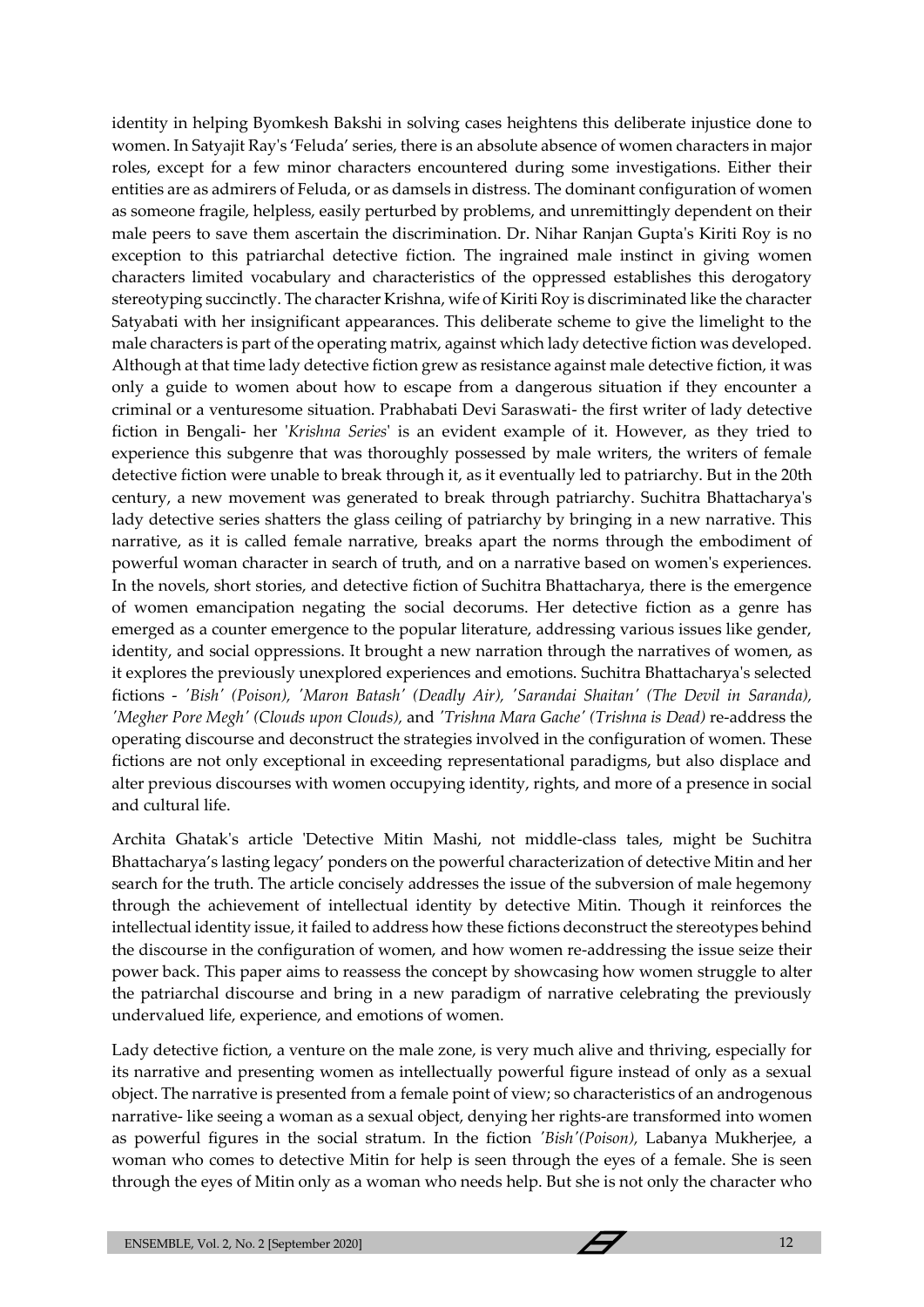is observing Labanya. Male characters view her as a desperate over-sexualized woman and are depicted as someone not normal, from the point of view of patriarchal social discourse, so the violence done to her is justified, without any proper investigation. It is this female perception that gives us another layer of that same case. In a male narrative, the woman who is subjected to violence is introduced as a sexual object, or a female criminal is presented as a femme fatale, someone who denied and transgressed the boundary of social norms, and therefore a violent, brutal punishment to her is justified. But the character Mitin changes the viewpoint, she regards them as humans and vehemently protests against violence done to them.

Throughout the fiction *'Bish'(Poison*), the police inspector Subir Halder claims that the crime happened due to adultery, along with commenting sexist remarks on Labanya Mukherjee. Though this fiction deals with the murder of a woman called Labanya Mukherjee, through it, a mystery is woven with various curious perceptions on the reason behind committing the murder. In the beginning, she is seen coming to detective Mitin as she was suspecting someone of giving her poison. Later, after the murder, various stories are woven regarding her murder, incorporating her lifestyle, of course, coloured with the imagination of the characters. From detective Mitin to police inspector Subir Halder, everyone is seen weaving their stories around the incident. For Partha, Mitin Mukherjee's husband, she was killed because of her illegal affair with her son-in-law Ranajoy Chaudhury. According to Partha, Ranajoy murdered his mother-in-law Labanya because he wanted to get rid of her and the affair, but since Labanya Mukherjee was insisting on carrying on the affair, so, to get rid of her, he murdered her. In short, Labanya Mukherjee was murdered for her infamous character. In Partha's words, "Before marriage, he had an affair with his motherin-law. Even after marriage, they kept on the affair. He was continuing both relations... 'Partha laughed, 'he has taught his mother-in-law a good lesson" (*Bish*, p.33).

Police inspector Subir Halder is a character in this fiction agreeing with Partha on the reason behind the murder. He too attacks Labanya Mukherjee misogynistically for her lifestyle. Without even investigating, he concludes that since she was infamous for her lifestyle, denying the decorums of patriarchy - like going to clubs, joining parties, too much drinking, returning home drunk at midnight, her weakness for boys and intelligence- so all these led to her murder. For him these things are offensive, and the question arises that if it was a male figure, would he dare to accuse similarly?

Another character attacking misogynistically alongside police inspector Subir Halder is Labanya Mukherjee's husband, Animesh Mukherjee. He gives another reason. He is a workaholic businessman, busy in earning money but denying to spend time with his wife. As a result, she indulged in drinking and partying. It is because he denied love and time to Labanya Mukherjee, she tried to get it from outside, but without even admitting his faults, he accused his wife of being mad. It is similar to Mr. Rochester in Sandra Gilbert and Susan Gubar's *The Madwoman in the Attic,*  where to hide his wrongdoings done to and to get rid of Bertha Mason, after taking control of her assets, Mr. Rochester declares her mad, and so the human rights are denied to her. Here too, Animesh Mukherjee characterises his wife as mad, alcoholic, and suffering from mental depression. Therefore, she can kill herself out of depression.

In a nutshell, analysing all the narratives, it can be said that there is a layer of misogynist narrative present throughout the narratives of some of the characters in this fiction, and with the appearance of an alternative feminist narrative, another story is revealed that otherwise would have lied buried throughout the misogynist narratives. Detective Mitin discloses the situation that leads to Labanya Mukherjee becoming mentally depressed and alcoholic alongside identifying the real culprit.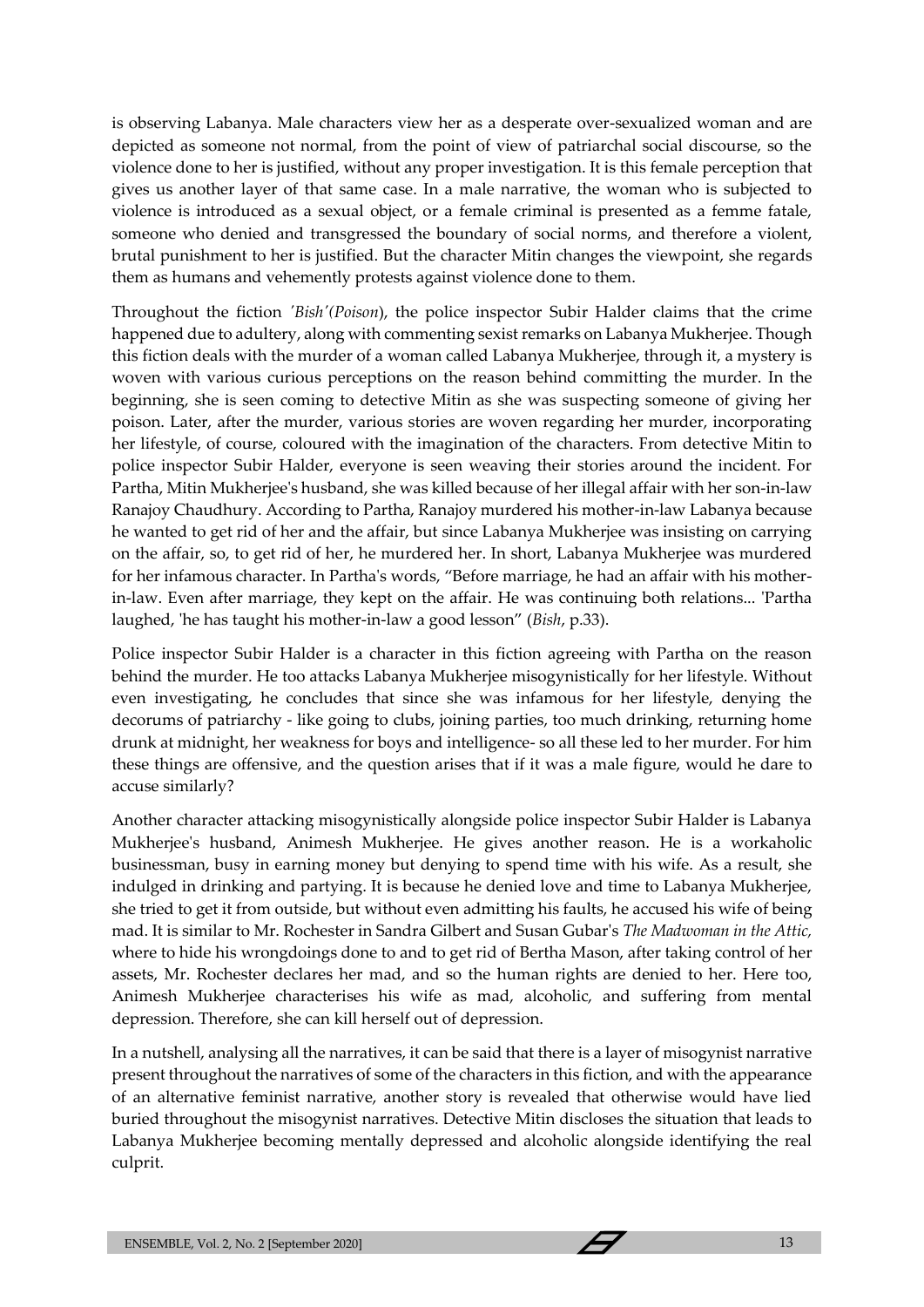In the fiction *'Maron Batash' (Deadly Air)*, D.C. of Lalbazar, Anishchoy Majumder accuses Chitralekha, wife of Soumyaroop Chaudhury of killing her husband, and as a proof points towards her ambitious job together with her affair with a college professor. We find the D.C. saying "Doesn't matter. These days Chitralekha was having an affair, and her parents were unable to disagree with it. That clue is enough for us "(*Maron Batash*, p.111).

He even justifies violence on her for transgressing the decorum of society. Here, Mitin protests against it, justifying Chitralekha's doing a job and her second marriage as her personal matter and not a clue to personify her as a criminal. Actually, it is patriarchy that is continuously in operation to dominate women, their emotions, job aspirations, hopes, and desires with their concept of 'angel in the house '. So, when characters like Chitralekha breaks through it, they become the victim in the name of social decorum. We need to remember that Soumyaroop was actually murdered by his mother, who killed him to get revenge on Chitralekha. Here, Soumyaroop's mother may also be discussed as an agent of patriarchy, because the reason for which she tries to entrap Chitralekha is the latter's ambitious life, as she crossed the threshold of patriarchy by joining a job and deciding to get married again, divorcing her first husband. Soumyaroop's mother, like her husband, can not tolerate this for their rigorous belief in decorum. They try to bar her from her job, failure of which hurts their patriarchal mindset and thus she hatches a plan to trap her and to punish her for transgressing. Again patriarchy tries to suppress the voice of empowerment of women, and it would have succeeded but for powerful characters like detective Mitin, because of whom this scheme of patriarchy was revealed.

Since lady detective fiction was written as a protest against androgenous narrative so, the writer has chosen a humanitarian point of view. Though there are sensational experiences the focus is not on sensation as is the case with male narratives. Here, the human and social issues lie at the core. Cases in such novels resonate with contemporary issues like violence against women, children, animals, and nature. Many of the detective Mitin fictions are based on these themes. Through it, Mitin protests against all these violence done by patriarchal figures, who try to dominate and subjugate nature and women alike. There is a note of eco-feminism too in some fictions of Suchitra Bhattacharya. It denotes how women and nature are alike subjugated and exploited by patriarchy. Women, especially in the domestic sphere, are considered to belong to the informal economy, i.e, their labours are not paid. They are blatantly exploited by the family, without even considering their toils. Similarly, Nature is exploited too; growing deforestation, thieving resources, killing animals for economically instigated motives. The fiction *'Sarandai Shaitan' (The Devil in Saranda),* resonates with this issue, through the depiction of the destruction of trees, poaching animals, especially elephants for ivory and cutting down hills at Saranda, Jharkhand for acquiring irons, and thus destroying the nature and topographical diversity of the area. How civilization conspicuously is the reason behind the destruction of nature is the crux of the text, presented in the speech of detective Mitin, in her empathy for nature and anguish, "what can be done? Curse of civilization." (Sarandai Shaitan, p.89) The leading character Mitin not only protests against violence on the hills but also violence done to animals too. Here she helps the police to arrest the perpetrators and ensures justice to the dead elephant.

Suchitra Bhattacharya's detective *Mitin* series opens up a new perspective towards women's experiences in the face of patriarchal systems of both crime and justice. Crime, from the point of view of patriarchy, is disobedience of patriarchy. From ancient times patriarchy is conspicuously trying to subjugate women. They consider women as an object and do not even recognize their right on their own body. Patriarchy keeps women in the informal economy, i.e, doing household works without any pay. In Uttar Pradesh, almost 80% of women need their husbands' permission to visit health centers and 60% of women need their husbands' permission to go outside their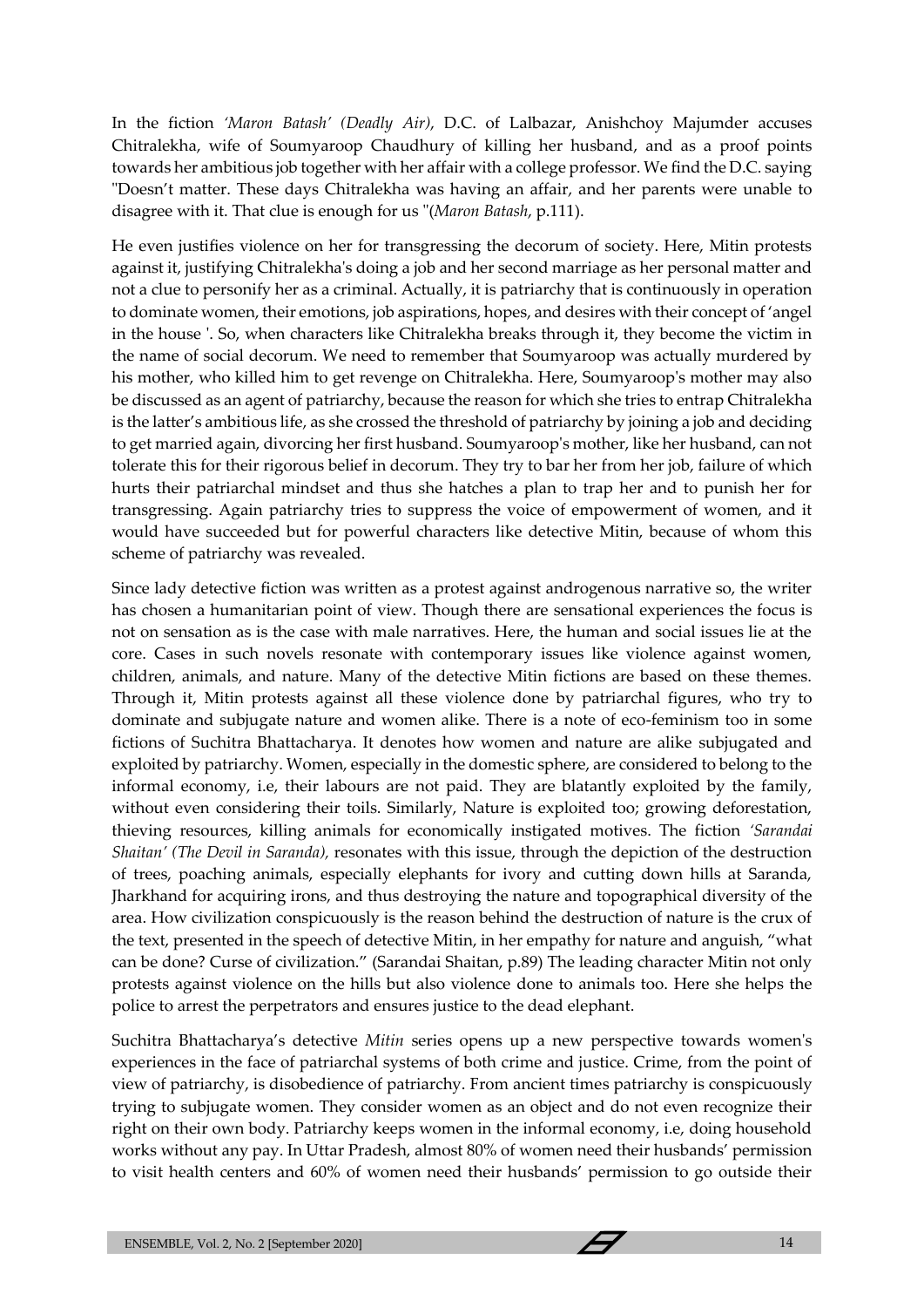homes. They develop decorum and impose it on the women. Whether it is *'Maron Batash' (Deadly Air), or* '*Bish' (Poison),* although there is progress in the status of women but for their rights, they have to fight to snatch it away from the clutches of patriarchy. In'*Maron Batash' (Deadly Air),*  Chitralekha, a well-educated woman gets married to Soumyaroop, but after her husband's accident when she joins a college lecturer job, both her in-laws and husband oppose it. Here, Suchitra Bhattacharya, through detective Mitin addresses these issues. Whether it is a notion of patriarchal crime or justice, it is always about the interest of the patriarchy. Henceforth, including the female gender brings a change into these views of crime and justice since we start addressing the text through the eyes of a female narrator, so, her view regarding crime and justice becomes significant. What was a crime in the eyes of patriarchy becomes liberation for women. There are strong female characters in the fictions of Suchitra Bhattacharya, be it Mitin the professional detective, Chitralekha, a college lecturer, Sukanya an independent call center worker; with them Suchitra Bhattacharya brings forth a new narrative questioning the validity of the definition of crime and justice. Here Mitin challenged the sexualized portrayal of crime and justice.

Redefining crime and justice in a patriarchal society where inequality is inherent is highly challenging. In '*Megher Pore Megh' (Clouds Upon Clouds),* the murder of Pinaki Basu by his wife Tamalika Basu raises some pertinent questions regarding violence done to women and the resultant crime. At the conclusion of this text, detective Mitin raises some questions that resonate and complicate the idea of crime and justice. There are some major characters around whom the story revolves- Tamalika Basu, Tapati Basu, mother of Pinaki Basu, and Rina, whom Pinaki wants to marry. Rina, a bar singer struggling for her family, is considered a bad woman by the society, marrying her is socially disrespectful and also a crime in the eye of the society, as it does not recognise her struggling and scornful way of life she has had to embrace for survival. So, in the view of society, she being an outsider is the culprit in destroying Pinaki Basu, but in reality, Pinaki and Rina loved each other and wanted to get married. This prevalent prejudiced opinion of society is revealed by Tapati Basu. Pinaki Basu had to pay with his life for divorcing his wife and his proposal to marry Rina. On the other hand, there is Tamalika Basu, they had a love marriage but with time Pinaki fell in love with Rina, and that made Tamalika Basu to commit the crime. From society's point of view, she committed a crime but Mitin tries to understand the reason behind this crime as a woman, who was betrayed by her husband. Mitin not only reveals the conspiracy of murdering Pinaki Basu but also empathetically tries to understand the layers of reasons behind it and empathizes with Rina's struggles.

The reason for the suicide of Trishna in the fiction '*Trishna Mara Gache' (Trishna is Dead),* is the domination of patriarchy on women. To subjugate women, patriarchy uses divide and rule plans. It first divides women between an arbitrary division between good women and bad women. By recognizing some women as good they impose some limitations on them, like curtailing their rights, and when those women protest against it, patriarchy identifies those women as bad. Once those women have been termed as 'bad', patriarchal norms can easily deny any rights to her and can advocate punishment for any transgression. It is the nature of controlling women by abusing which is portrayed in this fiction with a resistance. Trishna, a call center girl was emotionally forced to commit suicide. She was sexually abused by her third cousin Prashanta Sen, and even after leaving Berhampore and starting a new life at Kolkata, she was continuously blackmailed by him. Trishna and Koushik were about to marry but she knew if Koushik comes to know about her past, he would certainly leave her, as he would never accept a woman who has a murky past. The society which knew her punished her for transgressing the social decorum, and at Kolkata, she was afraid of this social exclusion she has already suffered. Though Prashanta Sen, the culprit was not punished, as a victim, she was punished by society for being a woman. Trishna was dominated by social prejudice and decorum and her suicide was the only way to escape it, to escape being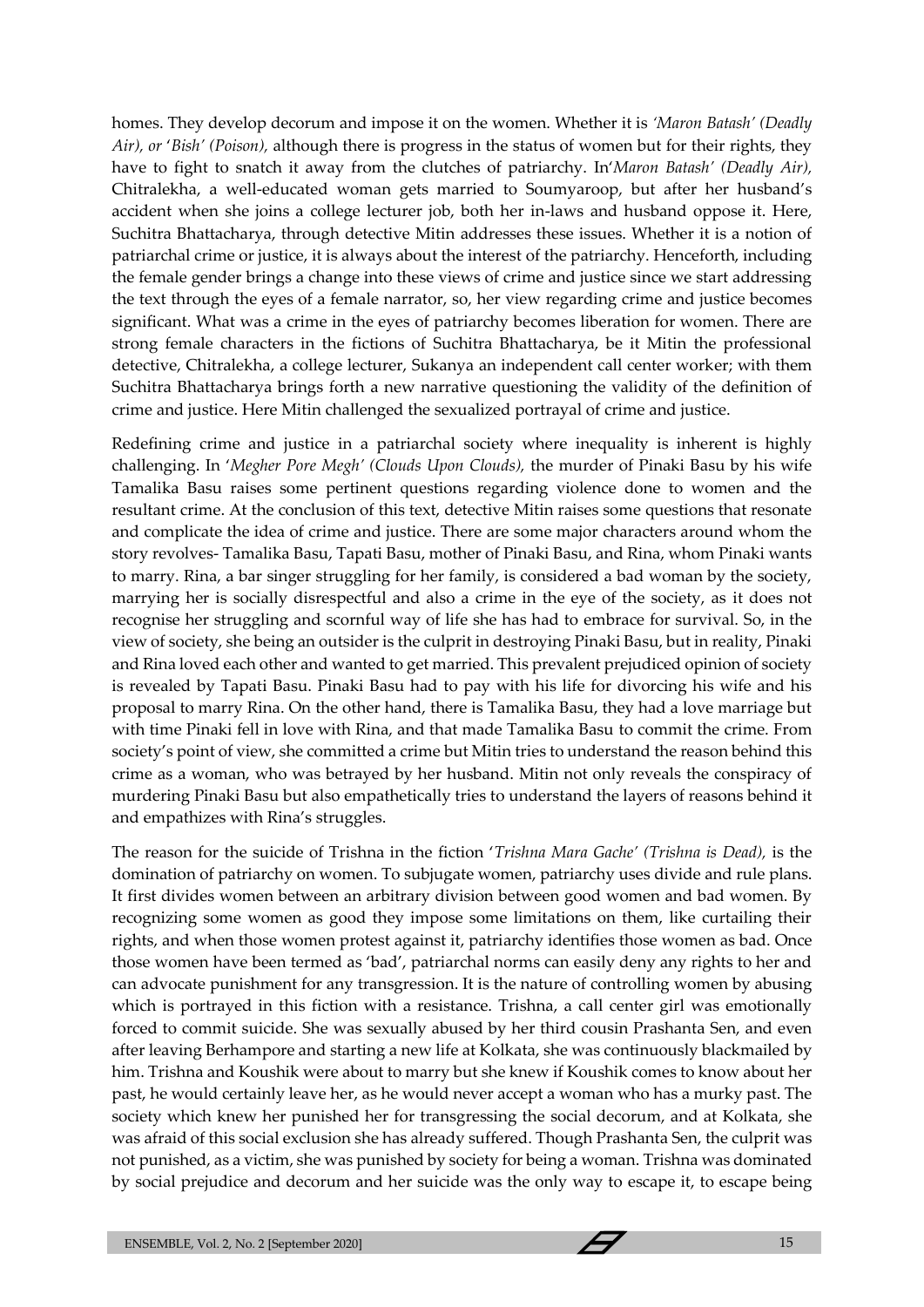marked as a bad woman. It has already been discussed how patriarchy creates decorum to subjugate women overtly or covertly. In this fiction patriarchy dominates woman but there is a vivid resistance too. Sukanya, a friend and a colleague of Trishna takes the responsibility of doing justice. She protests against the domination of patriarchy on Trishna and tries to punish those responsible by trapping them.

It is really hard to determine the place of women in the power structure of the society in a diverse country like India, where inequality lies at its core. The concept of gender itself was conceptualized by society and was changed according to its needs. There is deep inequality in the distribution of power between men and women, as women are made less able to take decisions, whether it is household or political participation. Women taking care of families with their unaccounted labours are completely unrecognized when it comes to decision making. They are maltreated and that is the reason behind their early death. This is explained by Amartya Sen as the concept of 'missing women'. Women empowerment is possible only by creating an environment for them to realise their full potential, letting them enjoy human rights, fundamental freedoms in political, economic, social, and cultural spheres. Suchitra Bhattacharya's fictions show the way of empowering women through some powerful characters having power in their hands. If having economic power is among the most important pertinent factor in the empowerment of women, then the character Mitin is an empowered woman. Independent, economically empowered, enjoying her rights, she is empowered in every aspect, socially, politically, economically and culturally. She earns money and bears her necessities along with the necessities of her family, taking decisions on household matters, on her professional job. She is not only empowered economically but also draws respect from the police, whether it is D.C. Anishchoy Majumder or police inspector Subir Halder and even from some authoritative administrators. She is appreciated for her dedication regarding cases and penchant for finding out truth along with giving justice to the people who become the victim of violence. Her intelligence is another factor to reckon with as she solves tenacious cases, which even the police are unable to solve, sometimes, without even taking any fee, if it is for a poor man. This poses a powerful humanitarian aspect of the character Mitin, during a time, in a society where inequality is inherent.

In Suchitra Bhattacharya's detective fiction, there are constant clashes between the women characters and the patriarchal social discourse. The society continuously tries to subvert the women, who are trying to achieve a place in the power structure of the society, overtly or covertly. Sometimes, patriarchy tries to subjugate women with the discourse of decorum, structured with discourses to fulfill their intentions, or sometimes, by abusing overtly for being women. This is not something new; patriarchy has been using this method to tame those women who openly revolt against it. But this conspiracy was always revealed by the women revolutionaries, who break the glass ceiling of patriarchy and usher in a new narrative, a new hope by bringing out their own experiences. The stubborn women characters of Suchitra Bhattacharya defy patriarchy to bring justice to the victim. They remain stubborn at the face of attack by the patriarchy and eventually defeat it with the defiance of the patriarchal symbolization of the women as a sexual object. They challenge the idea and seize their share of rights. This perception brings in another story, another narrative from those people who previously were made subaltern figures in the society. This subaltern narrative changes the power structure in society, making the women enjoying equal rights, holding possibilities in their life. In this paper, I have tried to present these socio-political changes in the power structure of the society, and the birth of a new narrative that will open a new arena with the prospect of ushering a world of women experience, feelings and treating women as a human being.